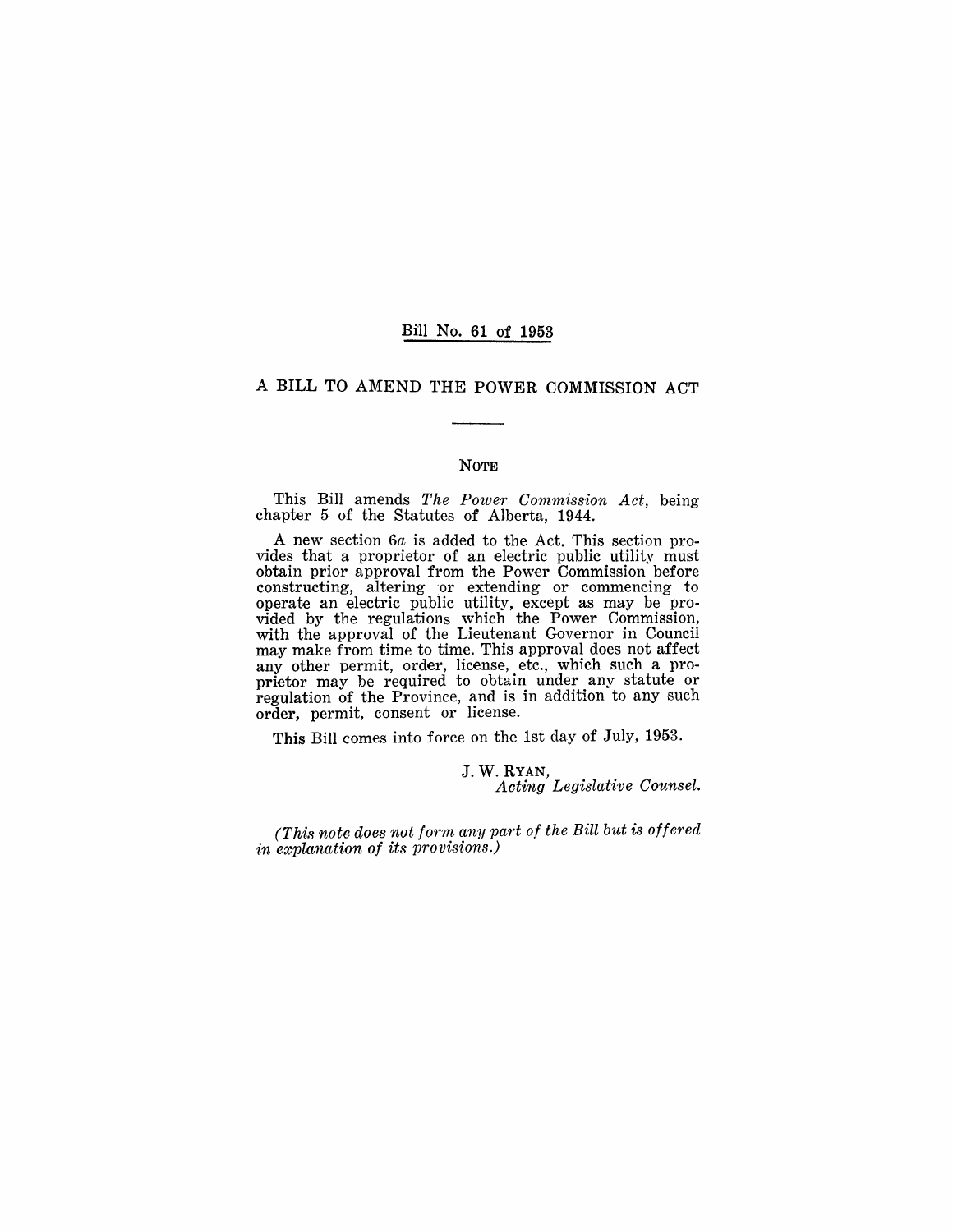# **BILL**

#### No. **61** of 1953

An Act to amend The Power Commission Act.

### *( Assented to* , 1953)

**HER** MAJESTY, by and with the advice and consent of the Legislative Assembly of the Province of Alberta, enacts as follows:

**1.** *The Power Commission Act,* being chapter 5 of the Statutes of Alberta, 1944, is hereby amended.

New section **2.** The following new section is added immediately after  $\frac{a}{6}$ . section 6:

- *"6a.* (1) In this section
- " $(a)$  'electric public utility' means any system, works, plant, equipment or service for the production, transmission, delivery or furnishing of electric heat, light, energy or power either directly or indirectly to the public;
- " $(b)$  'proprietor' means every corporation and every firm, person, or association of persons, the business and operations whereof are subject to the legislative authority of the Province, and their lessees, trustees, liquidators or receivers appointed by a court, which owns, operates, manages or controls any electric public utility.

Approval re- " $(2)$  Except as provided in the regulations which may  $_{\text{operate}}^{\text{quired to}}$  be made from time to time by the Commission with the aptric public proval of the Lieutenant Governor in Council, no proprietor shall construct, extend, alter or commence to operate an electric public utility without first obtaining the approval of the Commission thereto.

Application  $\binom{4}{3}$  For the purpose of obtaining the approval of the for approval Commission, a proprietor shall file with the Commission

- " $(a)$  plans and specifications of the proposed construc-• tion) extension or alteration, in detail,
- $``(b)$  such other information relating to the electric public utility as may be required by the Commission.

Approval of  $"$  (4) The approval of the Commission given pursuant commission to this section to any construction, extension, alteration or operation of an electric public utility shall not release the proprietor from the necessity of obtaining any order, permit, consent, license or authorization from any Board, Minister or Department that he is or may be required to

Interpretation "electric

"proprie-tor"

public<br>utility''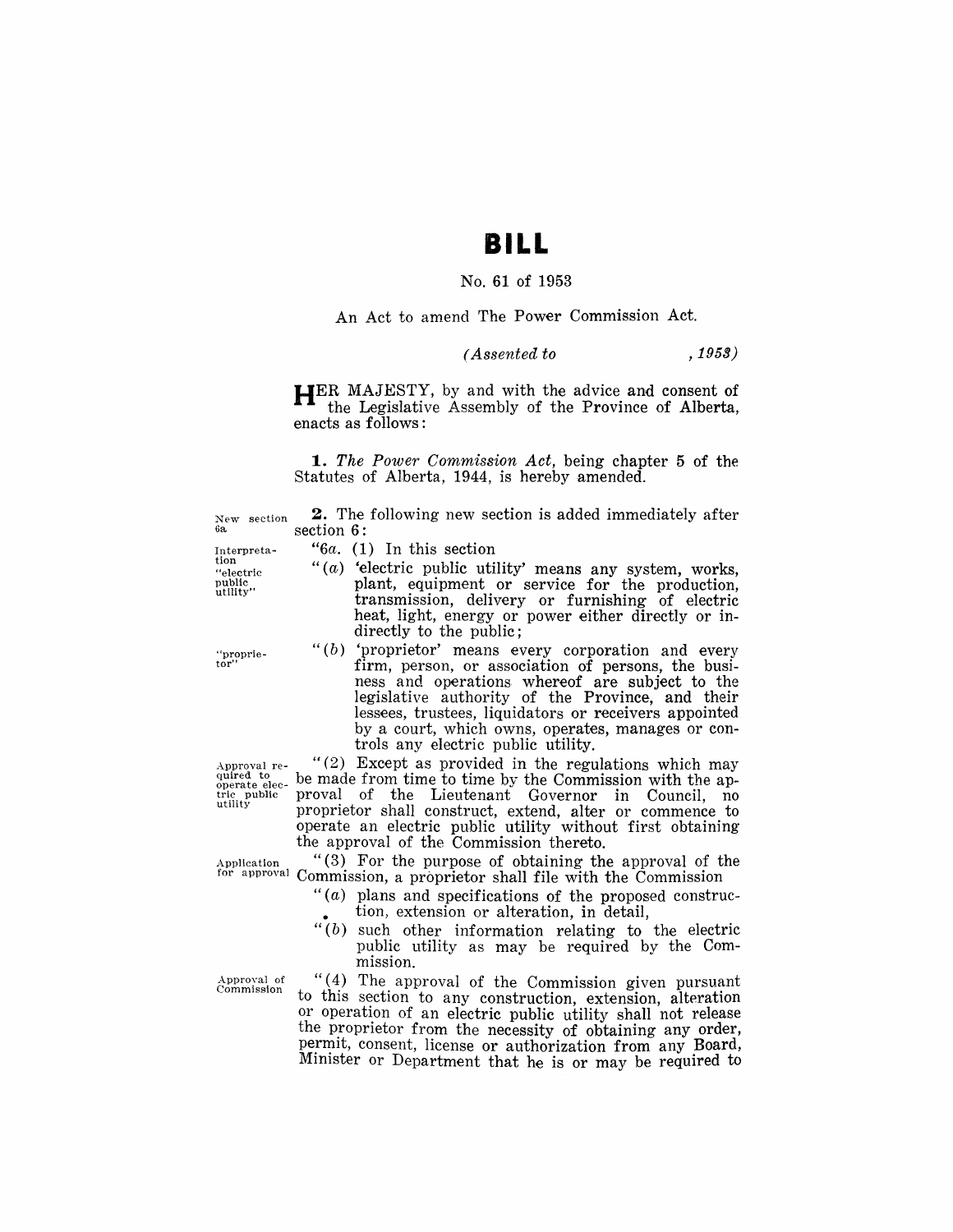obtain under any Act of the Province or under any regulation made pursuant to any Act of the Province, and the approval of the Commission is in addition to any order, permit, consent or license which any other Act or any other regulation requires him to obtain.".

**3.** This Act comes into force on the first day of July, Coming into 1953.